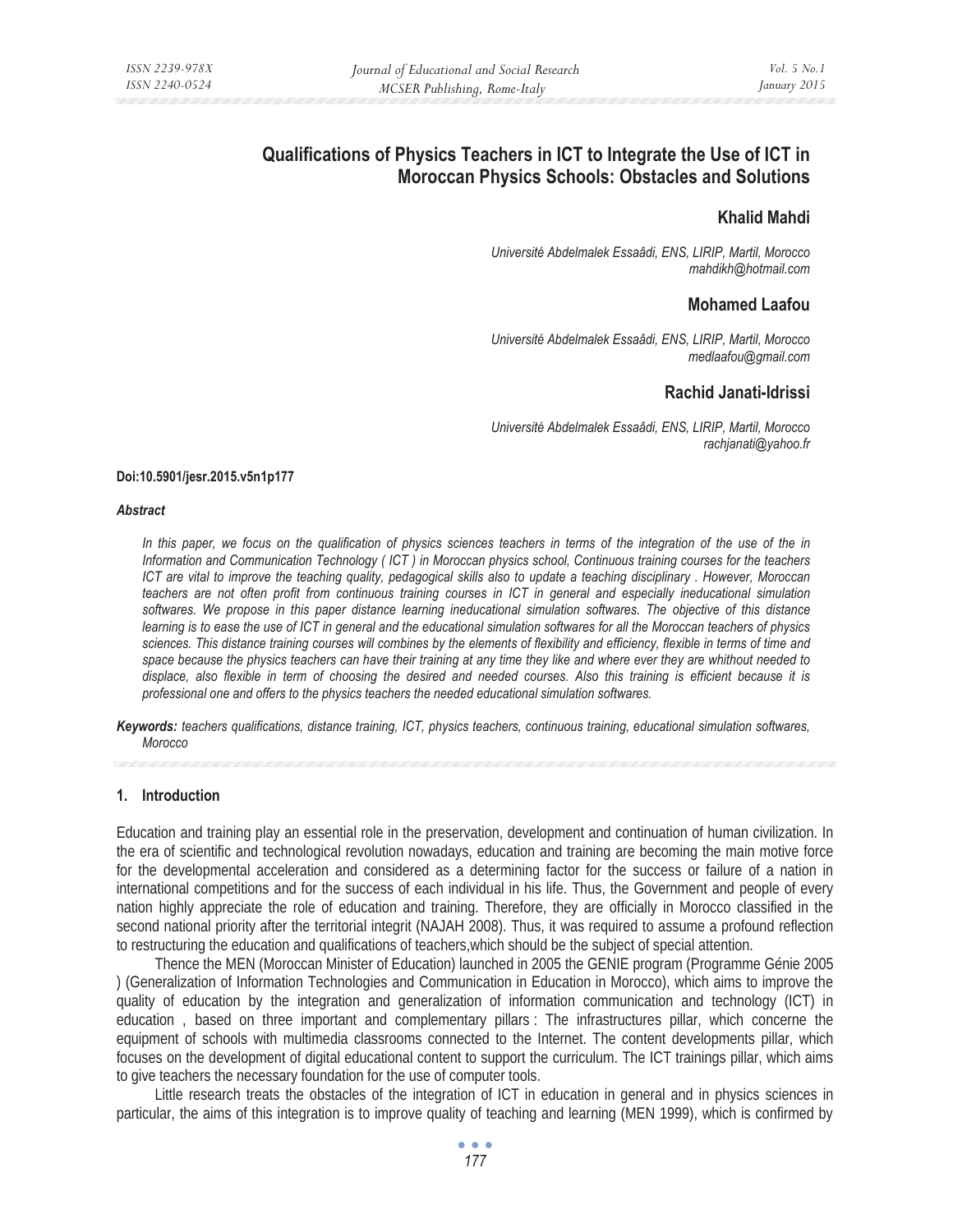several researches.

In 2011 Ouidadi conferm the almost total absence of training (initial and continuing) in ICT tools and the how to use it in education, while the teachers hope to receive a training in the field of ICT, but the initiatives for the acquisition of technological pedagogical skills required for teaching are inadequate (Ouidadi, O. et al., 2011).

In this paper, we treat the obstacle of qualification and ICT training courses for the physics science teachers, while the MEN has launched an initial computer training aims to train 230,000 people (teachers, inspectors, technicians, principals ...) durating the period of 2009 – 2013 (MEN 2008), Also we treat the solution that we intreduce to help physics science teachers to improve thier qualifications in ICT by distance learning about how to use educational simulation software in classrooms thus will ease and encourage teachers to use the ICT in thier classrooms, also according to Westwood (2003), the application of ICT to teaching and learning can provide many benefits such as, facilitating communication, increase access to information, improve motivation, increase problem solving capabilities and enable deeper understanding of complex ideas. ICT can provide pupils with special educational needs improved access to learning and areas of the curriculum which may have been previously inaccessible.

### **2. Background and Problematic**

Several changes underway in the Moroccan educational system aim to improve the quality of education and training to respond more effectively to the demands of modernization and the challenges of globalization. Formally, the area of teacher training is one of the keys to any kind of reform such as education system. Also, «Teachers have the right to benefit from a powerful initial training and continuing education opportunities, allowing them to continually improve the level of their educational practice and to best perform their missions» (COSEF 1999).

Teachers training, both initial and continuous, can renew their teaching methods to encourage innovation in education, mobilize elements of knowledge and expertise in their teaching practices. Thus, teachers are encouraged to develop their professional skills and even acquire new skills in order to make their teaching more effective.

Little research has addressed the practices and obstacles to the integration of ICT in the physics sciences in Morocco. (Ahaji, K., et al., 2008) affirm that the integration of ICT has a positive effect in teaching and learning in geometrical optics, K. Mahdi and al. Affirme that the Distance training for teachers can, help teachers improve their methods and teaching strategy updating their knowledge in physics science (Mahdi, K. et al., 2014), Also, most research on the use of computer simulations has been approached without consideration of the possible impact of teacher support, the lesson scenario and the role of computer simulation in the program (Rutten, N. et al., 2012). These factors may increase the performance of learners in the acquisition of concepts and physics phenomena.

On the other hand the results of Alj and Benjelloun show that 94.4% of teachers surveyed expressed great interest in the use of ICT in their teaching practices. However, only 8% of them integrate ICT in the classroom on a regular basis (Alj, O. et al., 2013). While Biaz after a survey shows that the percentage of teachers who have received training in ICT "in the context of continuing training courses" does not exceed 20% (Biaz, A., et al., 2009). This raises the question of generalization of training to all teachers and leads us to think seriously to have an model to generalized the continuous training courses to all the teachers. Indeed, the part relating to evaluate and assisting beneficiaries after completion of training should be considered. From that we propose an efficient flexible continuous distance learning for teachers of physics science in ICT Flexibility of 'anytime, anywhere' access

(Jacobsen and Kremer, 2000), this proposition gives the teachers the opportunity to have every needed continuous training courses in ICT to initialize and update their knowledge without the obstacles of time and displacement. Thus, this training aims to encourage the integration of ICT in the physics classrooms.

### **3. Methodology**

#### *3.1 Sample*

In this section we present the results of a recent study (Janvier 2014) with 80 physics teachers belonging to 17 high schools of the Academy of Tetouan Tangier. The response rate to the questionnaire was 96,38%.

The aim was to highlight on the one hand, the idea that physics teachers has concerning to the previous ICT training courses. On the other hand, to detect their vital needs in ICT.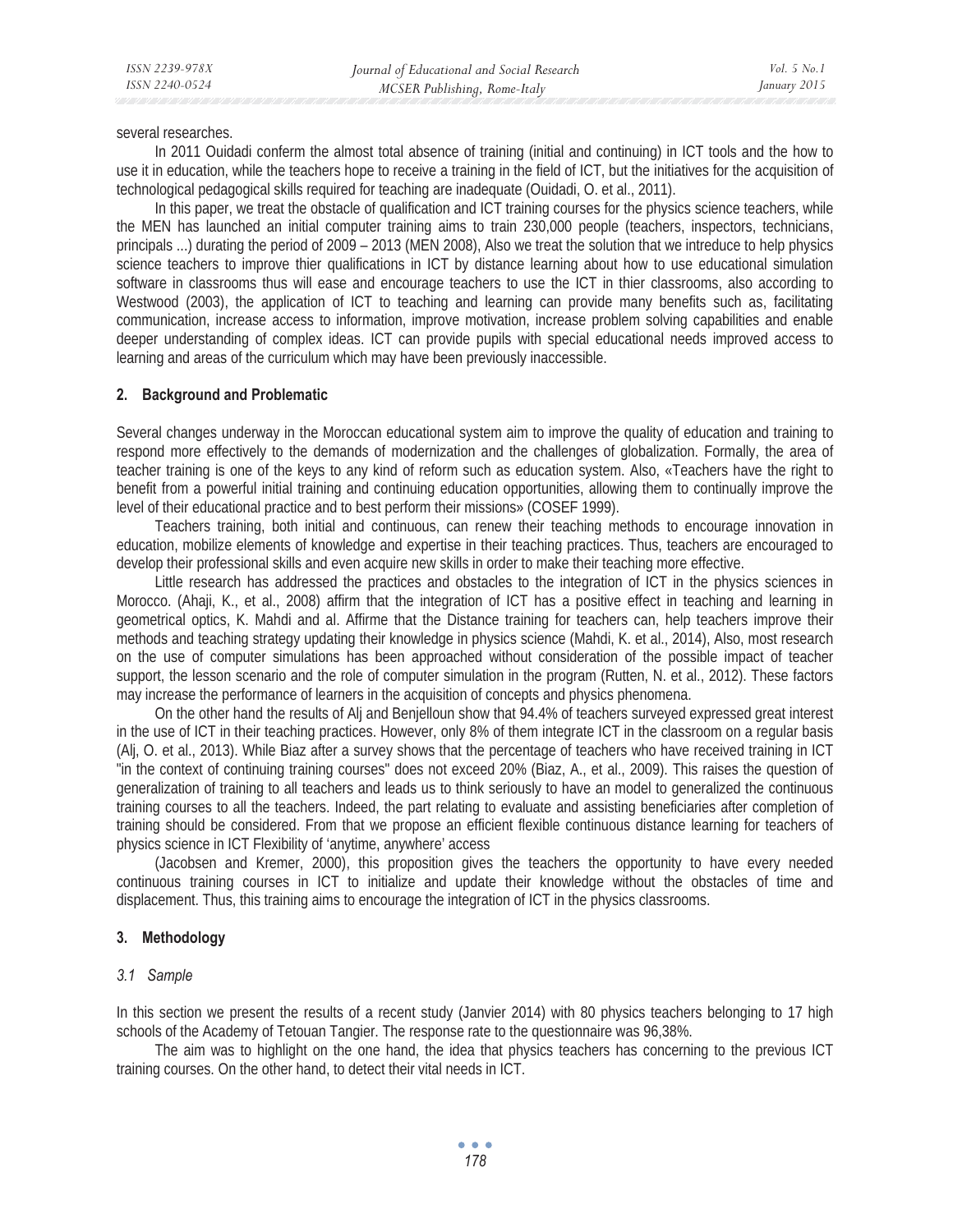### *3.2 Instrument*

To do this, a survey questionnaire was sent to physics teachers during the month of September 2013, the questionnaire was in Arabic and it was given directly to respondents.A small accompanying word instructed to inform respondents about the goals and the progress and objectives of the survey was attached to the questionnaire. The questionnaire was constructed with a closed-ended questions. In total, there were 13 questions.

### *3.3 Advantages of Closed-Ended Questions*

- Closed-ended questions are more easily analyzed. Every answer can be given a number or value so that a statistical interpretation can be assessed. Closed-ended questions are also better suited for computer analysis. If open-ended questions are analyzed quantitatively, the qualitative information is reduced to coding and answers tend to lose some of their initial meaning. Because of the simplicity of closed-ended questions, this kind of loss is not a problem.
- Closed-ended questions can be more specific, thus more likely to communicate similar meanings. Because open-ended questions allow respondents to use their own words, it is difficult to compare the meanings of the responses.
- In large-scale surveys, closed-ended questions take less time from the interviewer, the participant and the researcher, and so is a less expensive survey method. The response rate is higher with surveys that use closed-ended question than with those that use open-ended questions (Barribeau, P. et al., 2005).

We present below the main results of our investigation.

# **4. Results**



**Fig.1** Days of ICT training courses that physic teachers received

The results of the questionnaire showed in the graph above seems clear that more than two thirds of physics science teachers have never benefited from any ICT training courses, while the remaining one-third of the teachers had benefited from a Short term training which does not exceed the duration of one week



**Fig.2** Relation between the previous ICT training and teachers needs

Most of physics teachers who had benifit from the ICT training courses believe that the training followed are not suitable with their specific needs, but only 9% from those teachers are satisfied.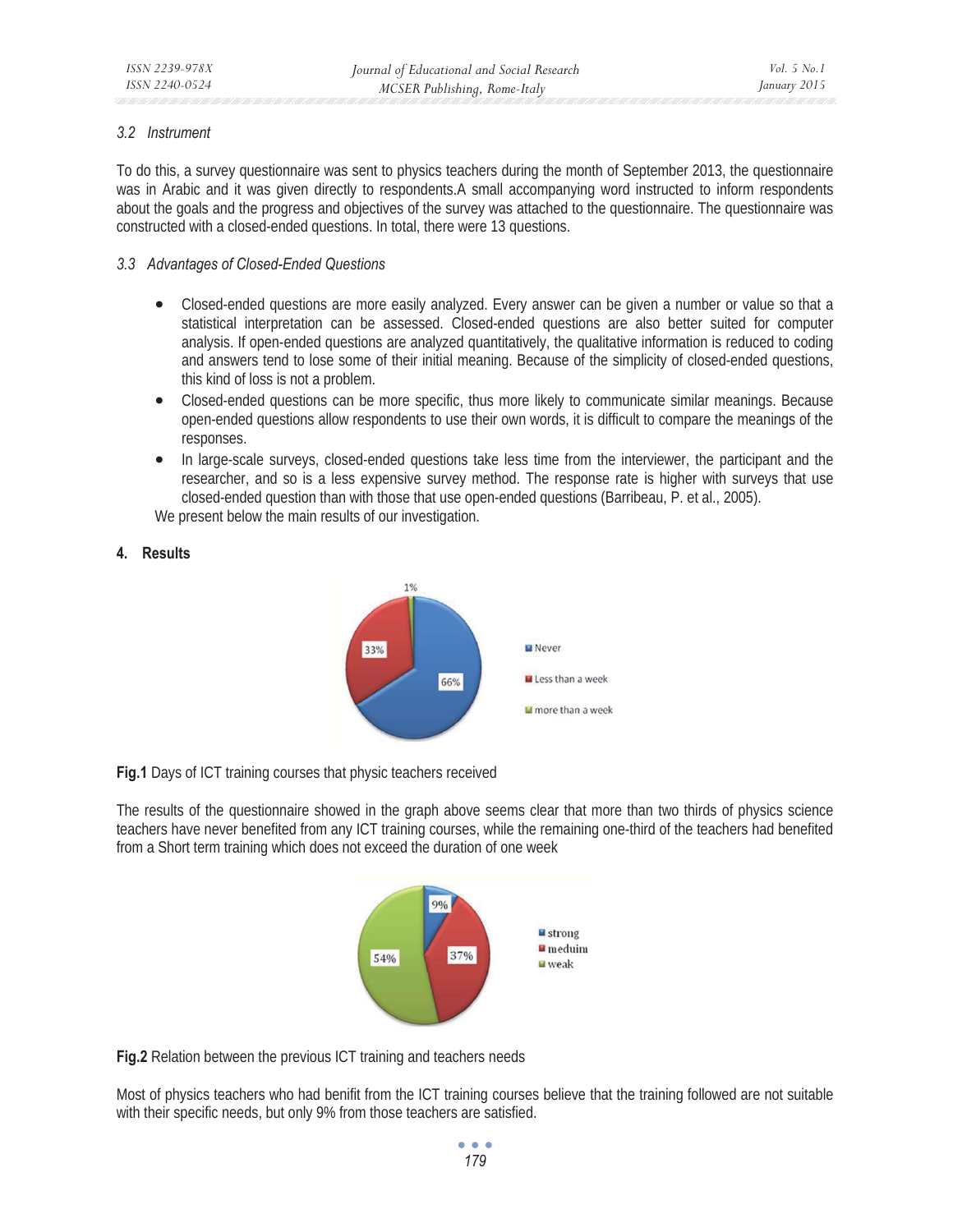

**Fig.3** Consistency of the group of physics teachers in the previous ICT training courses

The graph above shows that only 5% of physics scince teachers see that the selected training group is consistent in terms of their level of ICT as well as their specialty

In the questionnaire teachers mark thier levels in some ICT software, And the results were as shown in graph below:



**Fig.4** The competence of teachers in ICT tools

The average of competence of teachers in simulation softwares is less than 1%, which mean that the physics scince teachers should have a heavy countinuous training courses in the field of educational simulation softwares.

The questionnaire also allow the physics teachers to express their needs to the computer softwares and others ICT tools that can be used in their professional practices.



**Fig.5** The needs of teachers in ICT tools

With regard to the needs of teachers in training, over than 97% expressed their desire to have special training in the field of education simulators softwares, on the other hand the rate of spreadsheet and DTP (desktop publishing) is almost 50%, regarding to the word processing and operation system the ratio was in the range of 22%.

In connection with the motivation of the physics scinece teachers to follow online ICT training courses, more than two-thirds of them expressed that they have a big motivation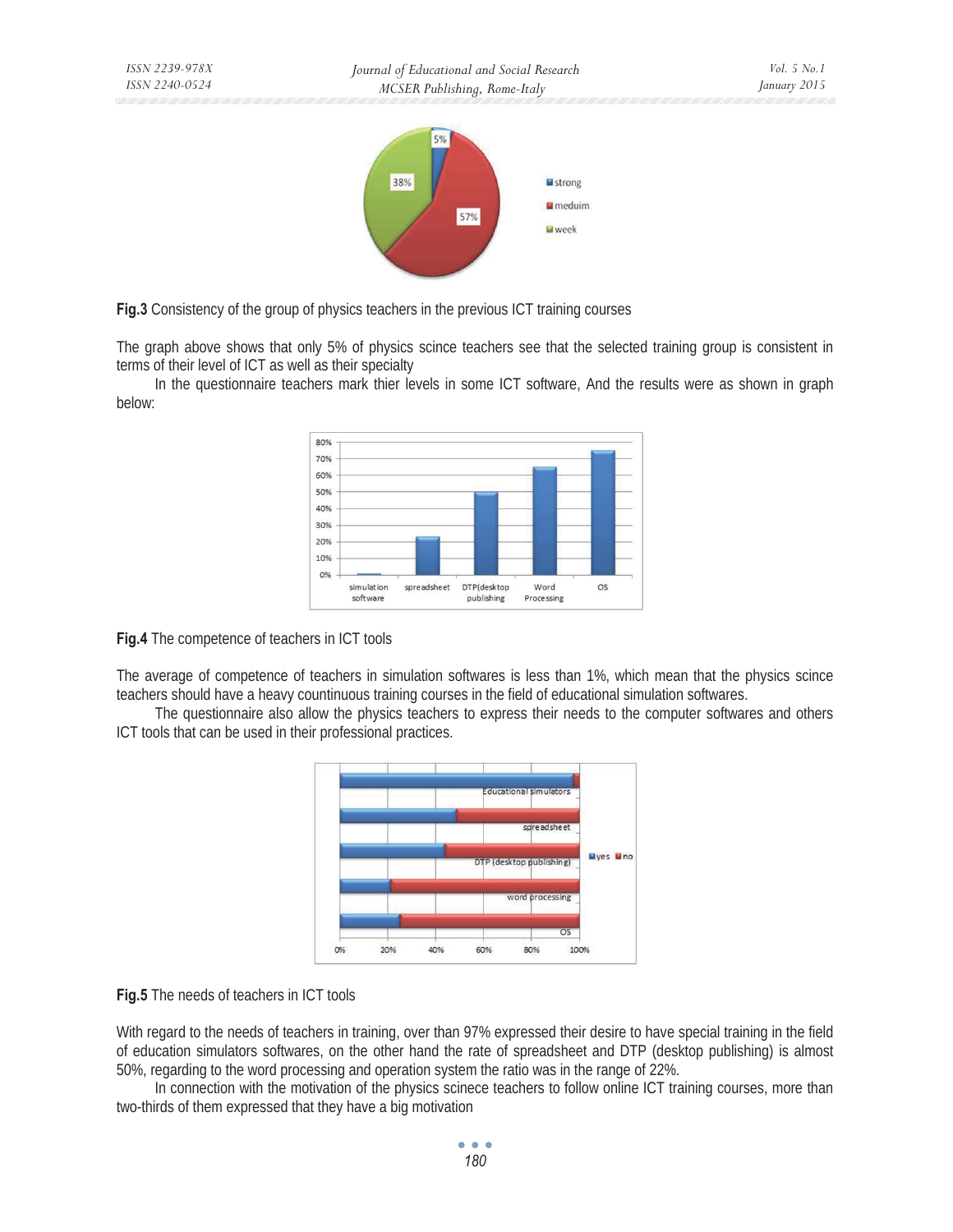

**Fig.6** Motivation of physics teachers to follow online training in ICT

# **5. Discussion**

In this section, we discuss the results of the survey to know the major obstacles of the integration of the ICT in the physics classrooms which influence on the physics science qualification and we will try to bring a solution to them. Our results show clearly that:

- 1 The physics teachers are rarely receive continuous training in ICT, and these conventional training courses are limited in time. That is why we should look to generalize the training for all teachers and to have a long term training courses without causing dropout of school while teachers are undertaking training.
- 2 The previous trainings do not take into account the specific needs of the physics science teachers in terms of required computer software's, especially the physics simulation software's.
- 3 The previous trainings do not take into consideration the material taught of teachers nor their ICT level. Teachers group should take on consideration the basics of their material taught.
- 4 Focus must be put on the physics simulation software's in the trainings to respond to the needs of all the teachers.
- 5 On the other hand, we asked teachers about their motivations for a distance continuous training in ICT. The results of our research have encouraged us to offer an online training for those teachers in order to remedy the problems encountered in face to face training. In fact, online courses offer a Greater flexibility for teachers in choosing the timing and content of their learning. In addition, online training will last much longer than the duration of face-to-face training.

### **6. Suggested Solutions**

Our research is targeted to improve the talents, skills and qualification of physics scince teachers by proposing a distance countinuous training courses in ICT for all the physics science teachers. This training is based on an e-learning platform, which is rich, in ICT courses, so the teachers have the opportunity to choose any course at any time depending on their own desires and needs. Then they can start benefiting from those courses any time they like without any obstacles of time or displacement. Each course is divided into chapters, and each chapter consists of file text, videos lessons, animations and simulation software's. The teacher can also go to an online test to assess the skills acquired.

This platform is rich also with the physics science animation and simulation software's, so the teachers can download any needed software to use it in their teaching activities, and it also provides a space for physics teachers to share courses, simulation software's and discuss problems of physics science learning in order to seek solutions to these problems in collaboration with other teachers using some of synchronous communication (e.g. chat) and asynchronous (e.g. Forum).

### **7. Conclusion**

The research that we conducted with teachers of the delegation of Tangier Tetouan of the country of Morocco, allowed us to put the finger on the obstacles of the ICT teachers qualification and to conclude that the best way to improve the skills of teachers in ICT is by proposing a continuous distance learning in ICT for the physics teachers this training should be:

1. Flexibile in term of time and space, so that the physics techears can start reading at any time and at any place without leaving his place of work and causing the wastage of school.